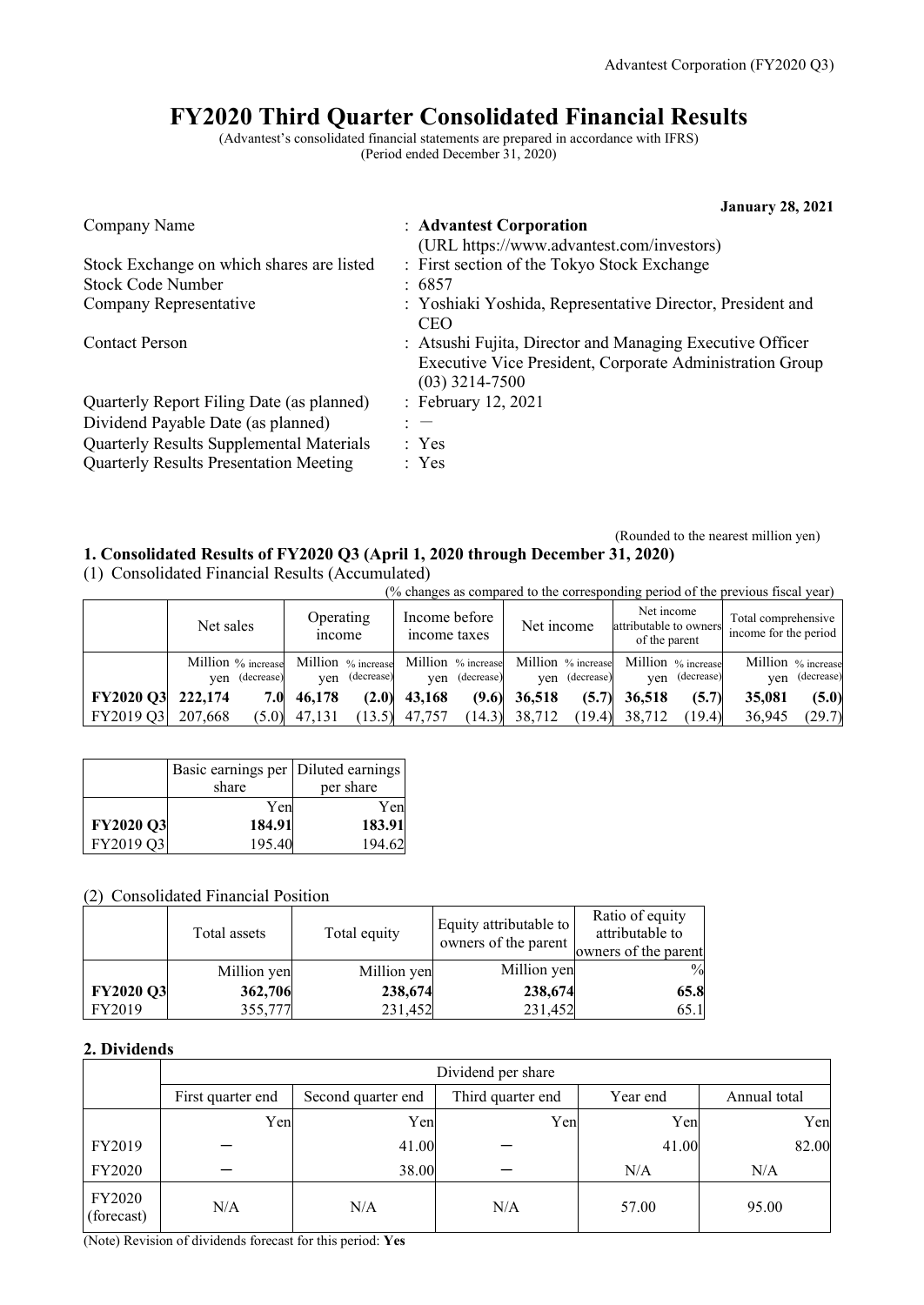| 3. Projected Results for FY2020 (April 1, 2020 through March 31, 2021) |                                                     |
|------------------------------------------------------------------------|-----------------------------------------------------|
|                                                                        | (0/ changes as command to the merricus fiscal veas) |

|        | 70 Changes as compared to the previous fiscal vear. |                    |                  |                    |                               |                    |        |                    |         |                                                    |
|--------|-----------------------------------------------------|--------------------|------------------|--------------------|-------------------------------|--------------------|--------|--------------------|---------|----------------------------------------------------|
|        | Net sales                                           |                    | Operating income |                    | Income before<br>income taxes |                    |        | Net income         |         | Net income attributable<br>to owners of the parent |
|        |                                                     | Million % increase |                  | Million % increase |                               | Million % increase |        | Million % increase | Million | % increase                                         |
|        |                                                     | yen (decrease)     | ven              | (decrease)         | ven                           | (decrease)         |        | yen (decrease)     | ven     | (decrease)                                         |
| FY2020 | 305,000                                             | 10.5               | 67,000           | 14.1               | 64,000                        | 9.3                | 61.500 | 14.9               | 61,500  | 14.9                                               |

(Note) Revision of earnings forecast for this period: **Yes**

For details, please refer to the (4) Near-term Prospects, page 5.

#### **4. Others**

- (1) Material changes in subsidiaries during this period (changes in scope of consolidation resulting from changes in subsidiaries): None
- (2) Changes in accounting policies and accounting estimates
	- 1) Changes in accounting policies required by IFRS: None
	- 2) Changes arising from factors other than 1: None
	- 3) Changes in accounting estimates: None
- (3) Number of issued and outstanding share (ordinary share):
	- 1) Number of issued and outstanding share at the end of each fiscal period (including treasury share): FY2020 Q3 199,566,770 shares; FY2019 199,566,770 shares.
	- 2) Number of treasury share at the end of each fiscal period: FY2020 Q3 3,348,327 shares; FY2019 1,152,069 shares.
	- 3) Average number of outstanding share for each period (cumulative term):
	- FY2020 Q3 197,495,822 shares; FY2019 Q3 198,111,619 shares.

(Note) Advantest's share (FY2020 Q3 694,832 shares, FY2019 537,830 shares), which is being kept as performance share option compensation in trust account, is included in the number of treasury share at the end of each fiscal period. Moreover, the Advantest's share that mentioned above is also included in the treasury share which is deducted during the calculation of average number of outstanding share for each period.

#### **Status of Quarterly Review Procedures**

This quarterly financial results report is not subject to quarterly review procedures by independent auditors.

#### **Explanation on the Appropriate Use of Future Earnings Projections and Other Special Instructions**

This document contains "forward-looking statements" that are based on Advantest's current expectations, estimates and projections. These forward-looking statements are subject to known and unknown risks, uncertainties and other factors that may cause Advantest's actual results, levels of activities, performance or achievements to be materially different from those expressed or implied by such forward-looking statements. These factors include: (i) changes in demand for the products and services produced and offered by Advantest's customers, including semiconductors, communications services and electronic goods; (ii) circumstances relating to Advantest's investment in technology, including its ability to timely develop products that meet the changing needs of semiconductor manufacturers, communications network equipment and components makers and service providers; (iii) significant changes in the competitive environment in the major markets where Advantest purchases materials, components and supplies for the production of its products or where its products are produced, distributed or sold; and (iv) changes in economic conditions, currency exchange rates or political stability in the major markets where Advantest procures materials, components and supplies for the production of its principal products or where its products are produced, distributed or sold.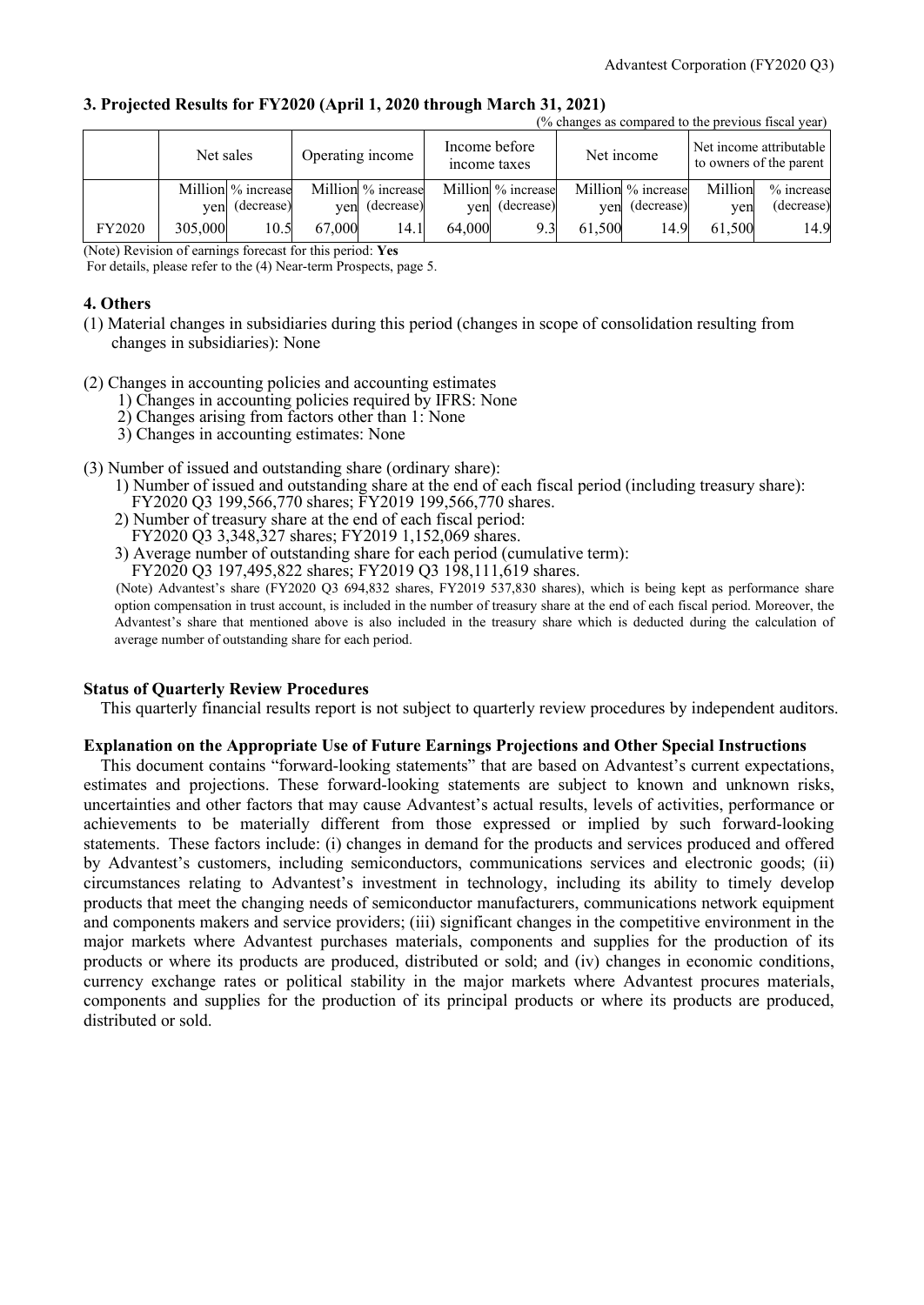## **Contents**

|                                                                                                               | $P_{\cdot}$ 2 |
|---------------------------------------------------------------------------------------------------------------|---------------|
|                                                                                                               | P.2           |
|                                                                                                               | P. 4          |
| $(3)$ Overview of Cash Flows $\cdots$ $\cdots$ $\cdots$ $\cdots$ $\cdots$ $\cdots$ $\cdots$ $\cdots$ $\cdots$ | P.4           |
|                                                                                                               | P. 5          |
|                                                                                                               | P. 6          |
| (1) Condensed Consolidated Statement of Financial Position ·····················                              | P. 6          |
| (2) Condensed Consolidated Statement of Profit or Loss and Condensed Consolidated                             |               |
|                                                                                                               | P. 8          |
|                                                                                                               | P. 11         |
| (4) Condensed Consolidated Statement of Cash Flows                                                            | P. 12         |
|                                                                                                               | P. 13         |
|                                                                                                               | P. 13         |
|                                                                                                               | P. 13         |
|                                                                                                               | P. 15         |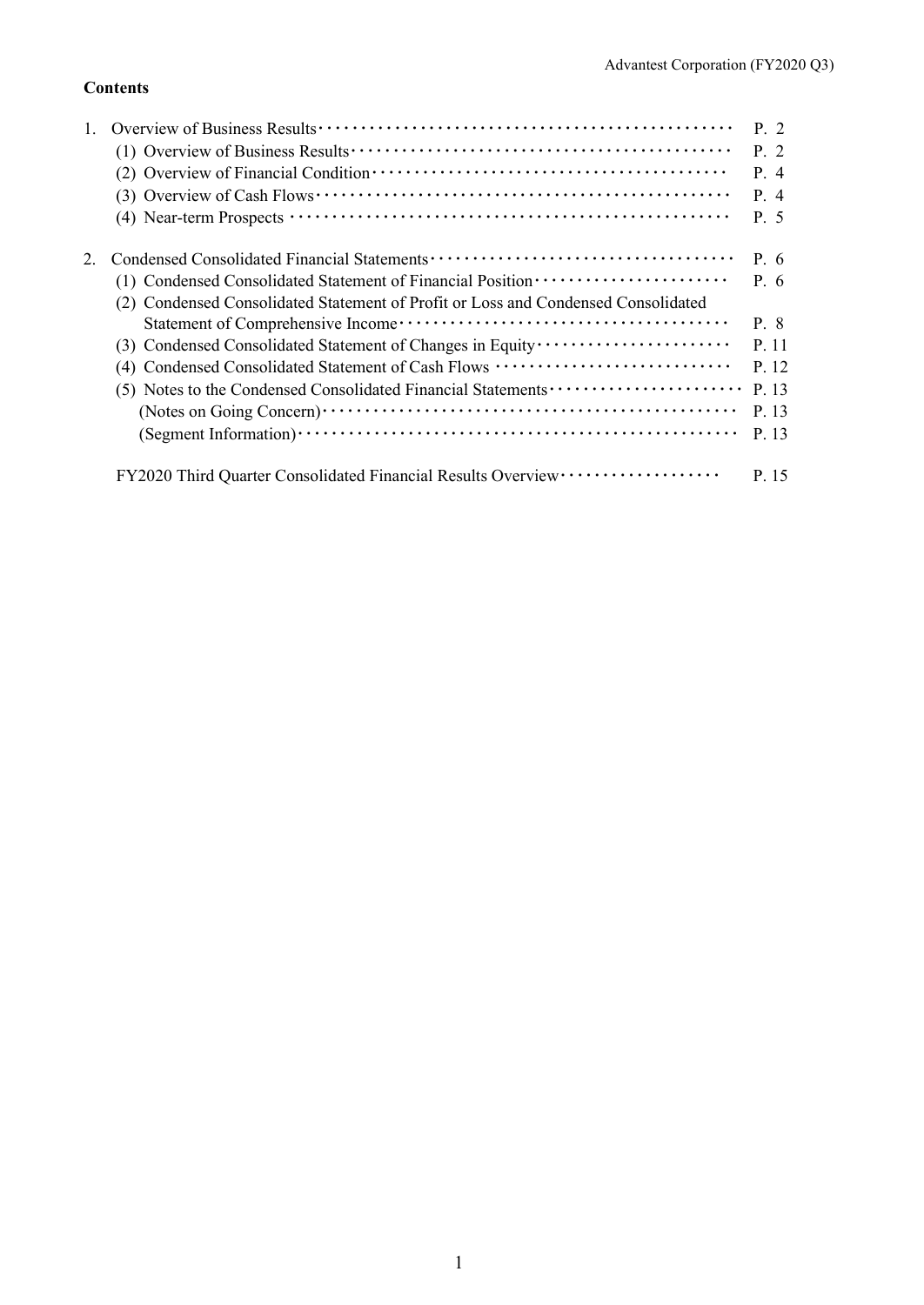#### 1. Overview of Business Results

#### (1) Overview of Business Results

Consolidated Financial Results of FY2020 Q3 (April 1, 2020 through December 31, 2020)

|                            |                                        |                                        | (in billion yen)                                                                                    |
|----------------------------|----------------------------------------|----------------------------------------|-----------------------------------------------------------------------------------------------------|
|                            | Nine months ended<br>December 31, 2019 | Nine months ended<br>December 31, 2020 | As compared to the<br>corresponding period of<br>the previous<br>fiscal year<br>increase (decrease) |
| Orders received            | 197.1                                  | 220.7                                  | 12.0%                                                                                               |
| Net sales                  | 207.7                                  | 222.2                                  | $7.0\%$                                                                                             |
| Operating income           | 47.1                                   | 46.2                                   | $(2.0\%)$                                                                                           |
| Income before income taxes | 47.8                                   | 43.2                                   | $(9.6\%)$                                                                                           |
| Net income                 | 38.7                                   | 36.5                                   | $(5.7\%)$                                                                                           |

During Advantest's third quarter ended December 31, 2020, the global economy faced a severe contraction due to the worldwide COVID-19 pandemic. Although governments are making efforts to salvage their economies, struggling to balance economic activities and infection control measures, 2020 still saw a historic global economic contraction.

On the other hand, in the semiconductor test equipment market, demand for memory test systems and SoC test systems for devices used in data centers and game consoles increased against the backdrop of the worldwide adoption of remote work and growth in home consumption due to lockdowns. Lockdowns and other restrictions on movement also depressed demand for automobiles and industrial equipment from early spring, but with the recovery of final product manufacturing, customers in these sectors regained their appetite for investment in the third quarter. Mixed influences impacted smartphone-related demand, with the trend towards increasing demand for test equipment due to smartphone performance improvements counterbalanced by surplus capacity in the Chinese smartphone-related supply chain triggered by tighter US regulations, but against the backdrop of fierce competition amongst other smartphone makers, the surplus capacity issue was resolved sooner than Advantest had expected.

As a result, orders received were (Y) 220.7 billion (12.0% increase in comparison to the corresponding period in the previous fiscal year) and sales were (Y) 222.2 billion (7.0% increase in comparison to the corresponding period in the previous fiscal year). In terms of profit, operating income was (Y) 46.2 billion (2.0% decrease in comparison to the corresponding period in the previous fiscal year) due to a lower proportion of high gross profit margin products in our sales mix compared to the corresponding period in the previous fiscal year. Operating income for the period includes a one-time gain on a business transfer of approximately (Y) 2.5 billion. Income before income taxes was (Y) 43.2 billion (9.6% decrease in comparison to the corresponding period in the previous fiscal year) and quarterly net income was (Y) 36.5 billion (5.7% decrease in comparison to the corresponding period in the previous fiscal year) due to higher foreign exchange losses caused by the appreciation of the euro against the US dollar. Average currency exchange rates in the period were 1 USD to 107 JPY (109 JPY in the corresponding period of the previous fiscal year) and 1 EUR to 122 JPY (122 JPY in the corresponding period). The percentage of net sales to overseas customers was 95.4% (94.9% in the corresponding period in the previous fiscal year).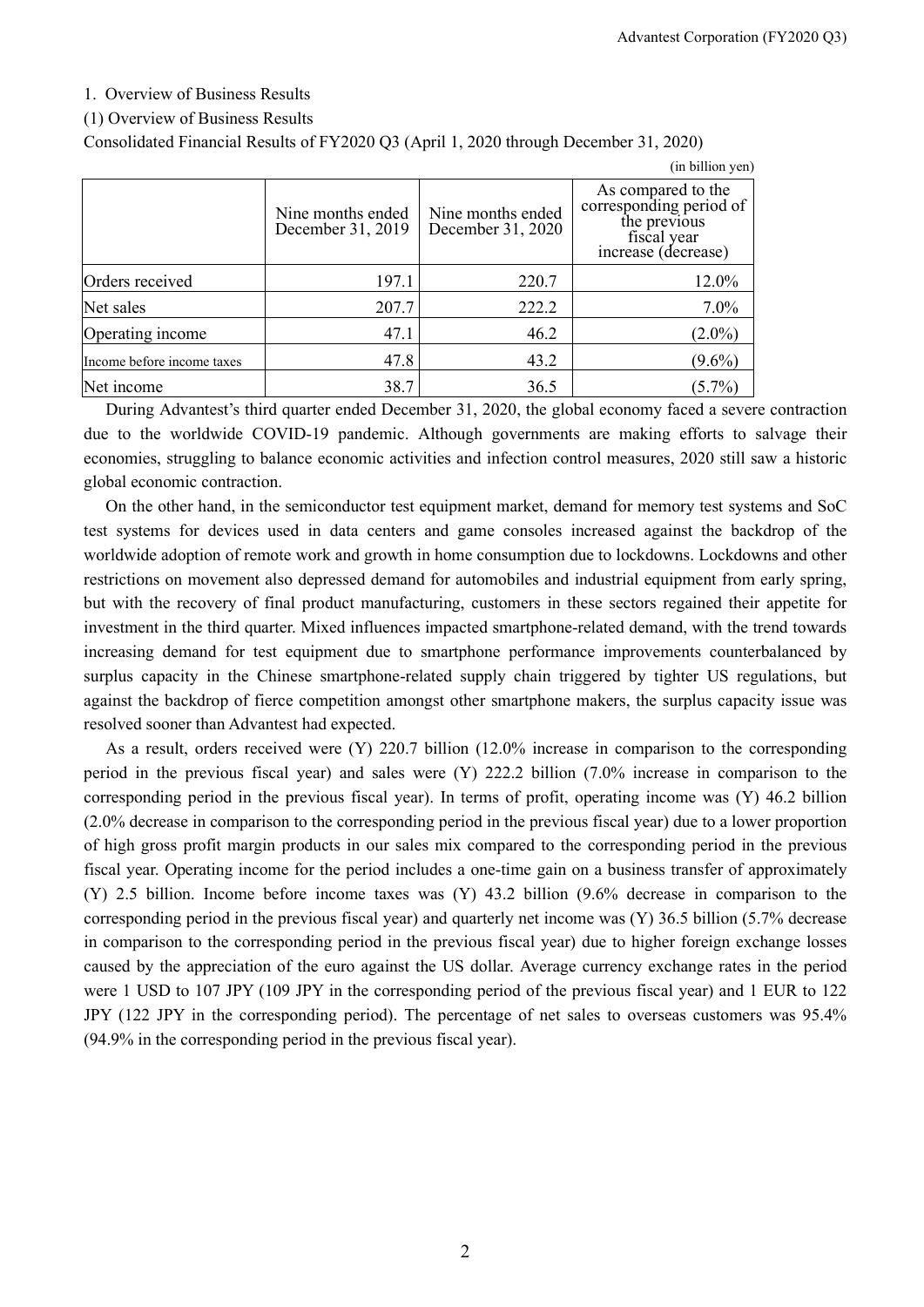#### Conditions of business segments are described below.

|                 |                                        |                                        | (in billion yen)                                                                                    |
|-----------------|----------------------------------------|----------------------------------------|-----------------------------------------------------------------------------------------------------|
|                 | Nine months ended<br>December 31, 2019 | Nine months ended<br>December 31, 2020 | As compared to the<br>corresponding period of<br>the previous<br>fiscal year<br>increase (decrease) |
| Orders received | 140.4                                  | 154.0                                  | 9.7%                                                                                                |
| Net sales       | 152.2                                  | 142.1                                  | $(6.7\%)$                                                                                           |
| Segment income  | 52.1                                   | 41.1                                   | $(21.1\%)$                                                                                          |

<Semiconductor and Component Test System Segment>

In this segment, test demand for SoC semiconductors for HPC (high-performance computing) applications stayed firm amidst the widespread adoption of remote work and the growth of home consumption. Sales of memory test systems also continued to be strong, with demand centered on memory devices for servers and game consoles. In addition, due to exacerbated friction between the United States and China, demand for SoC test systems from the smartphone-related supply chain weakened in the first half, but on the other hand smartphone performance gains and fierce competition among smartphone makers have been driving growth in test demand for devices such as image sensors, display driver ICs, and application processors. Orders for SoC semiconductor test equipment have been strong since the second quarter, mainly driven by these device types.

As a result of the above, orders received were (Y) 154.0 billion (9.7% increase in comparison to the corresponding period in the previous fiscal year), net sales were (Y) 142.1 billion (6.7% decrease in comparison to the corresponding period in the previous fiscal year), and segment income was (Y) 41.1 billion (21.1% decrease in comparison to the corresponding period in the previous fiscal year).

|                       |                                        |                                        | (in billion yen)                                                                                    |
|-----------------------|----------------------------------------|----------------------------------------|-----------------------------------------------------------------------------------------------------|
|                       | Nine months ended<br>December 31, 2019 | Nine months ended<br>December 31, 2020 | As compared to the<br>corresponding period of<br>the previous<br>fiscal year<br>increase (decrease) |
| Orders received       | 23.6                                   | 29.5                                   | 25.2%                                                                                               |
| Net sales             | 26.1                                   | 30.1                                   | 15.5%                                                                                               |
| Segment income (loss) | (1.6)                                  | 4.8                                    |                                                                                                     |

 $\leq$  Mechatronics System Segment $\geq$ 

In this segment, orders for nanotechnology products increased amidst expanding adoption of EUV lithography. Growing demand for memory test equipment also drove sales of device interface products, which are strongly correlated with memory test demand. In addition, a gain of approximately (Y) 2.5 billion from the transfer of Advantest's probe card business was included in this segment's profits.

As a result of the above, orders received were (Y) 29.5 billion (25.2% increase in comparison to the corresponding period in the previous fiscal year), net sales were (Y) 30.1 billion (15.5% increase in comparison to the corresponding period in the previous fiscal year), and segment income was  $(Y)$  4.8 billion  $((Y)$  6.4 billion improvement in comparison to the corresponding period in the previous fiscal year).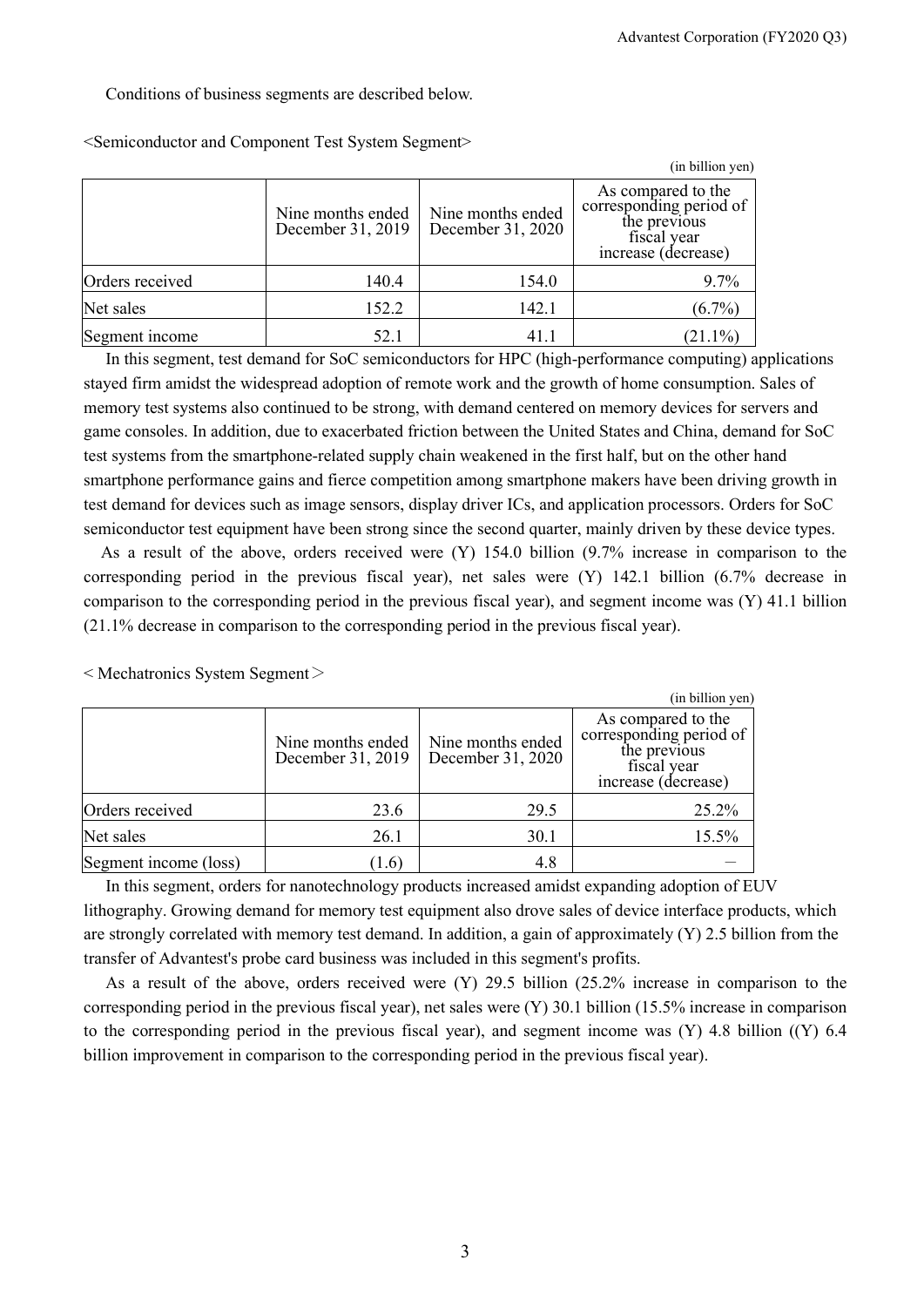|                 |                                        |                                        | (in billion yen)                                                                                    |
|-----------------|----------------------------------------|----------------------------------------|-----------------------------------------------------------------------------------------------------|
|                 | Nine months ended<br>December 31, 2019 | Nine months ended<br>December 31, 2020 | As compared to the<br>corresponding period of<br>the previous<br>fiscal year<br>increase (decrease) |
| Orders received | 33.1                                   | 37.6                                   | 13.6%                                                                                               |
| Net sales       | 29.4                                   | 50.5                                   | 71.9%                                                                                               |
| Segment income  | 3.7                                    |                                        | 2.2 times                                                                                           |

In this segment, the system level test business, which handles the products of Essai, Inc., acquired in January 2020, and Advantest's SoC system level test systems, among other products, saw robust demand across the board amidst active data center investment and higher smartphone performance requirements.

As a result of the above, orders received were (Y) 37.6 billion (13.6% increase in comparison to the corresponding period in the previous fiscal year), net sales were (Y) 50.5 billion (71.9% increase in comparison to the corresponding period in the previous fiscal year), and segment income was (Y) 8.1 billion (2.2 times increase in comparison to the corresponding period in the previous fiscal year).

#### (2) Overview of Financial Condition

Total assets at December 31, 2020 amounted to (Y) 362.7 billion, an increase of (Y) 6.9 billion compared to the fiscal year ended March 31, 2020. This was primarily attributable to an increase of (Y) 8.3 billion in other financial assets, (Y) 7.6 billion in trade and other receivables, and (Y) 5.8 billion in inventories offset by a decrease of (Y) 16.2 billion in cash and cash equivalents. The amount of total liabilities was (Y) 124.0 billion, a decrease of (Y) 0.3 billion compared to the fiscal year ended March 31, 2020. This was primarily attributable to a decrease of (Y) 5.5 billion in trade and other payables offset by an increase of (Y) 2.5 billion in other financial liabilities and (Y) 2.4 billion in deferred tax liabilities. The increase in other financial assets derives from fair value measurement on invested securities, and the increase in other financial liabilities derives from an increase in deposits received. Total equity was (Y) 238.7 billion. Ratio of equity attributable to owners of the parent was 65.8%, an increase of 0.7 percentage points from March 31, 2020.

#### (3) Overview of Cash Flows

Cash and cash equivalents held at December 31, 2020 were (Y) 111.5 billion, a decrease of (Y) 16.2 billion from March 31, 2020. Significant cash flows during the nine-month period of this fiscal year and details are described below.

Net cash provided by operating activities was (Y) 28.4 billion (net cash inflow of (Y) 53.9 billion in the corresponding period of the previous fiscal year). This amount was primarily attributable to an increase of (Y) 7.9 billion in trade and other receivables, an increase of (Y) 5.8 billion in inventories and adjustments of noncash items such as depreciation and amortization in addition to the income before income taxes of (Y) 43.2 billion.

Net cash used in investing activities was (Y) 13.0 billion (net cash outflow of (Y) 5.5 billion in the corresponding period of the previous fiscal year). This amount was primarily attributable to purchases of property, plant and equipment in the amount of (Y) 8.8 billion, purchases of equity instruments in the amount of (Y) 6.8 billion, and proceeds from transfer of business of (Y) 3.3 billion.

Net cash used in financing activities was (Y) 30.1 billion (net cash outflow of (Y) 17.3 billion in the corresponding period of the previous fiscal year). This amount was primarily attributable to dividends paid of (Y) 15.4 billion and purchase of treasury shares of (Y) 14.0 billion.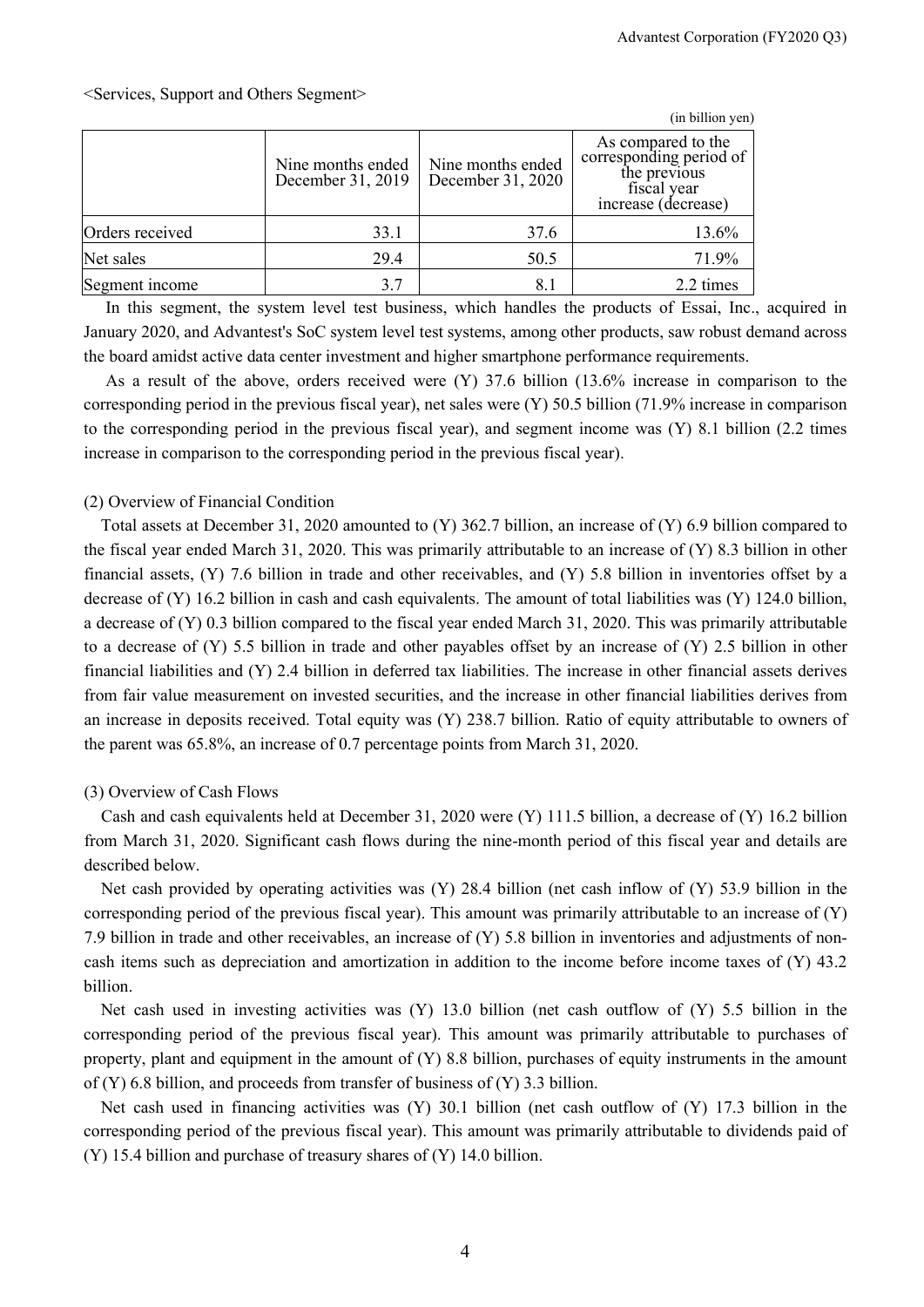#### (4) Near-term Prospects

In the first half of FY2020, sales of SoC semiconductor test equipment fell short of the level reached in the previous fiscal year due to the escalating conflict between the United States and China, but competition among smartphone manufacturers subsequently became livelier, smartphone performance saw further gains, and conditions improved in the automobile and industrial equipment markets. Based on these trends, sales in the fourth quarter are expected to significantly exceed our October forecast, as in fact third-quarter sales also exceeded our forecast for that quarter.

Regarding memory test equipment, Advantest anticipates strong inquiries from customers in the fourth quarter amidst memory semiconductor performance improvements and expectations for a turnaround in the memory supply / demand situation.

Based on the demand outlook for these, our flagship businesses, and our business results for the third quarter consolidated cumulative period, Advantest has again revised our full-year consolidated business forecast for the current fiscal year, as follows. Orders: (Y) 310.0 billion (was (Y) 260.0 billion as of October 2020); sales: (Y) 305.0 billion (was (Y) 275.0 billion); operating income: (Y) 67.0 billion (was (Y) 52.5 billion); income before income taxes: (Y) 64.0 billion (was (Y) 50.9 billion); net income: (Y) 61.5 billion (was (Y) 42.5 billion). Our earnings forecast for the fourth quarter of the current fiscal year is based on exchange rate assumptions of 105 yen to the US dollar and 125 yen to the euro. Given the progress of our mid-term management plan, which concludes in the current fiscal year, as well as our future business outlook and other factors, in the fourth quarter Advantest expects to record deferred tax assets that are likely to be realized during a certain fixed period in the future. The above forecast takes this into account.

Regarding the impact of the COVID-19 pandemic on Advantest, while investment in semiconductor test equipment for devices used in automobiles and industrial equipment stagnated for a considerable time, the expansion of remote work has accelerated demand for test equipment for semiconductors used in electronics. Advantest estimates that these shifts in our business environment have netted out to a positive impact on our results for the cumulative period.

However, the pandemic is still un-subdued, and uncertainty in the global economy remains high, with lockdowns having been renewed in some areas and being considered in others. Therefore, Advantest will place the utmost importance on responding flexibly to changes in our external environment as Advantest conducts our business activities.

On the other hand, the pandemic is an opportunity to accelerate the long-heralded digital transformation, centered on 5G communications. This will expand demand for high-performance, highly reliable semiconductors over the medium to long term. Advantest also anticipates that business opportunities for Advantest will expand over the medium to long term as customers experience growing needs for higher valueadded semiconductor test solutions.

On this long-term perspective, Advantest has not only reinforced existing businesses such as semiconductor wafer level test and package level test, but have also entered the field of system / module level test solutions, and plan to expand our solutions in the data analytics sector by utilizing test data for semiconductor process analysis. Going forward, Advantest will continue to work toward achieving the sales target of (Y) 400.0 billion specified in the base scenario of our "Grand Design" mid- to long-term management policy, which concludes in fiscal year 2027.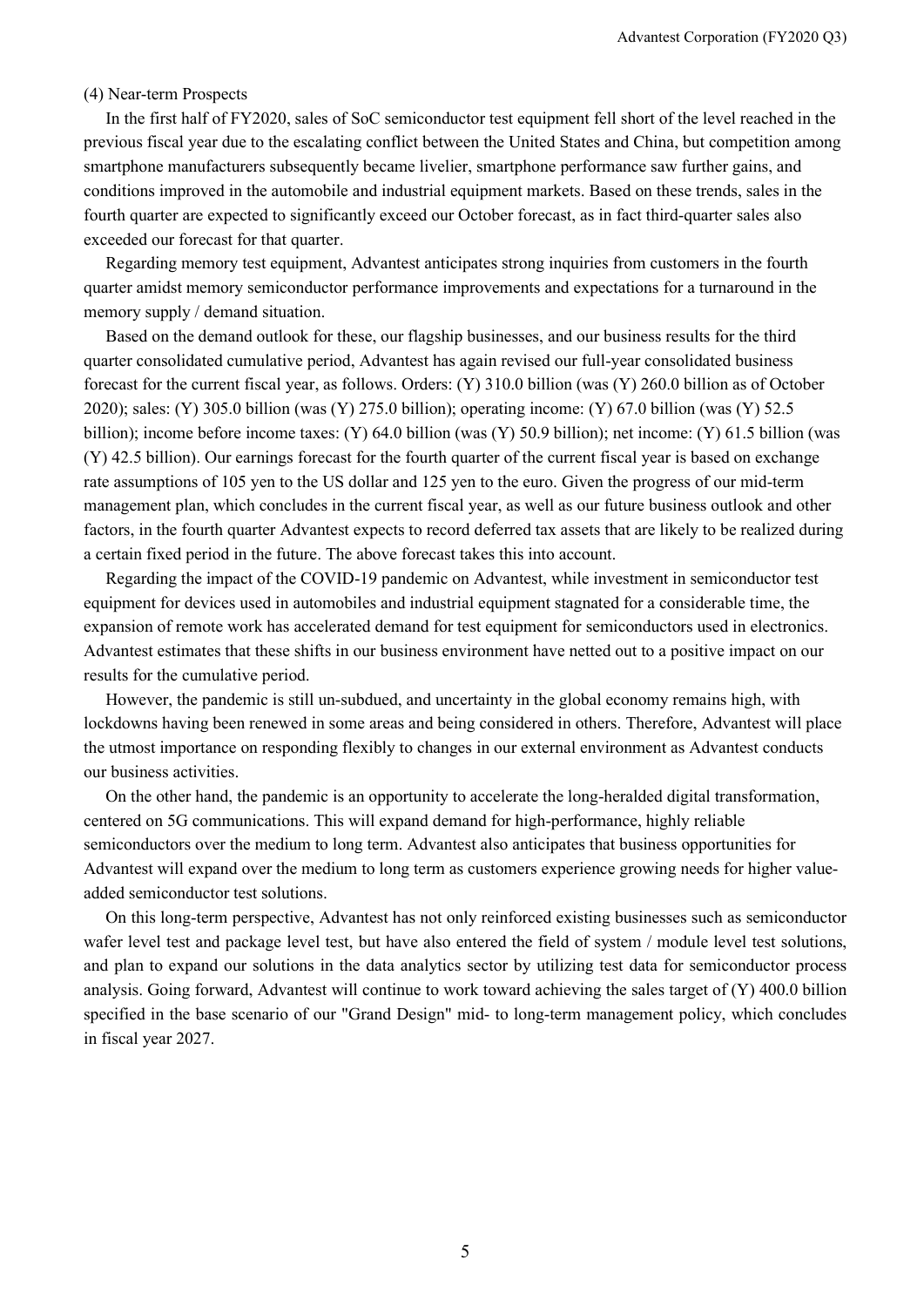## 2. Condensed Consolidated Financial Statements

(1) Condensed Consolidated Statement of Financial Position

|                                     |                | Millions of Yen   |
|-------------------------------------|----------------|-------------------|
|                                     | As of          | As of             |
|                                     | March 31, 2020 | December 31, 2020 |
| Assets                              |                |                   |
| Current assets                      |                |                   |
| Cash and cash equivalents           | 127,703        | 111,494           |
| Trade and other receivables         | 46,426         | 54,026            |
| Inventories                         | 58,943         | 64,727            |
| Other current assets                | 6,871          | 6,994             |
| Subtotal                            | 239,943        | 237,241           |
| Assets held for sale                | 199            |                   |
| Total current assets                | 240,142        | 237,241           |
| Non-current assets                  |                |                   |
| Property, plant and equipment, net  | 35,072         | 38,518            |
| Right-of-use assets                 | 11,184         | 9,743             |
| Goodwill and intangible assets, net | 51,025         | 51,542            |
| Other financial assets              | 2,867          | 11,120            |
| Deferred tax assets                 | 15,351         | 14,245            |
| Other non-current assets            | 136            | 297               |
| Total non-current assets            | 115,635        | 125,465           |
| Total assets                        | 355,777        | 362,706           |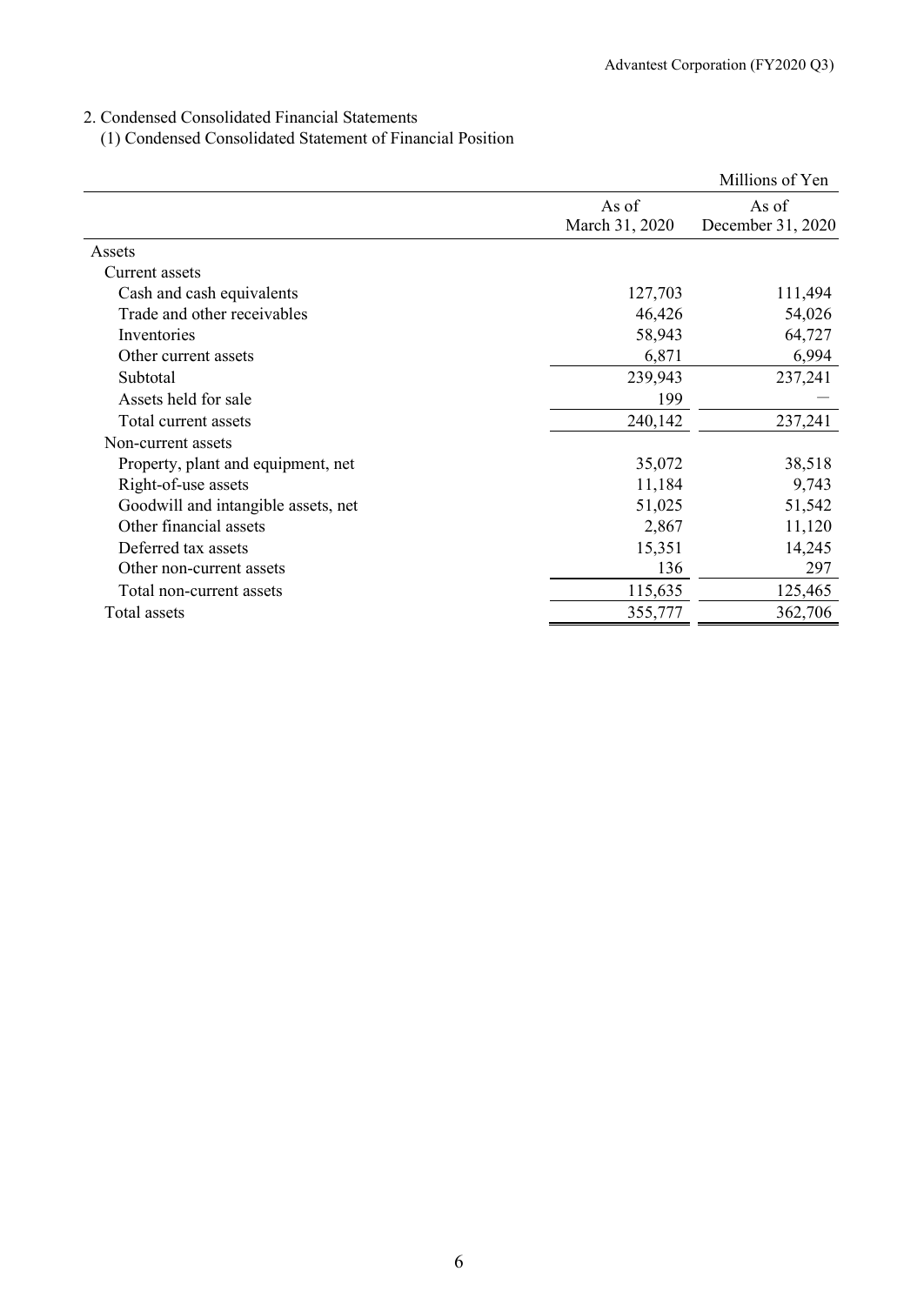|                                |                | Millions of Yen   |
|--------------------------------|----------------|-------------------|
|                                | As of          | As of             |
|                                | March 31, 2020 | December 31, 2020 |
| Liabilities and Equity         |                |                   |
| Liabilities                    |                |                   |
| <b>Current liabilities</b>     |                |                   |
| Trade and other payables       | 46,660         | 41,119            |
| Income tax payables            | 7,793          | 5,514             |
| Provisions                     | 3,335          | 3,495             |
| Lease liabilities              | 2,275          | 2,307             |
| Other financial liabilities    | 1,892          | 4,436             |
| Other current liabilities      | 8,582          | 10,000            |
| Total current liabilities      | 70,537         | 66,871            |
| Non-current liabilities        |                |                   |
| Lease liabilities              | 9,013          | 7,597             |
| Retirement benefit liabilities | 40,622         | 42,976            |
| Deferred tax liabilities       | 1,563          | 3,979             |
| Other non-current liabilities  | 2,590          | 2,609             |
| Total non-current liabilities  | 53,788         | 57,161            |
| <b>Total liabilities</b>       | 124,325        | 124,032           |
| Equity                         |                |                   |
| Share capital                  | 32,363         | 32,363            |
| Share premium                  | 43,550         | 44,070            |
| Treasury shares                | (4,179)        | (16,089)          |
| Retained earnings              | 159,803        | 179,852           |
| Other components of equity     | (85)           | (1,522)           |
| Total equity attributable to   |                |                   |
| owners of the parent           | 231,452        | 238,674           |
| Total equity                   | 231,452        | 238,674           |
| Total liabilities and equity   | 355,777        | 362,706           |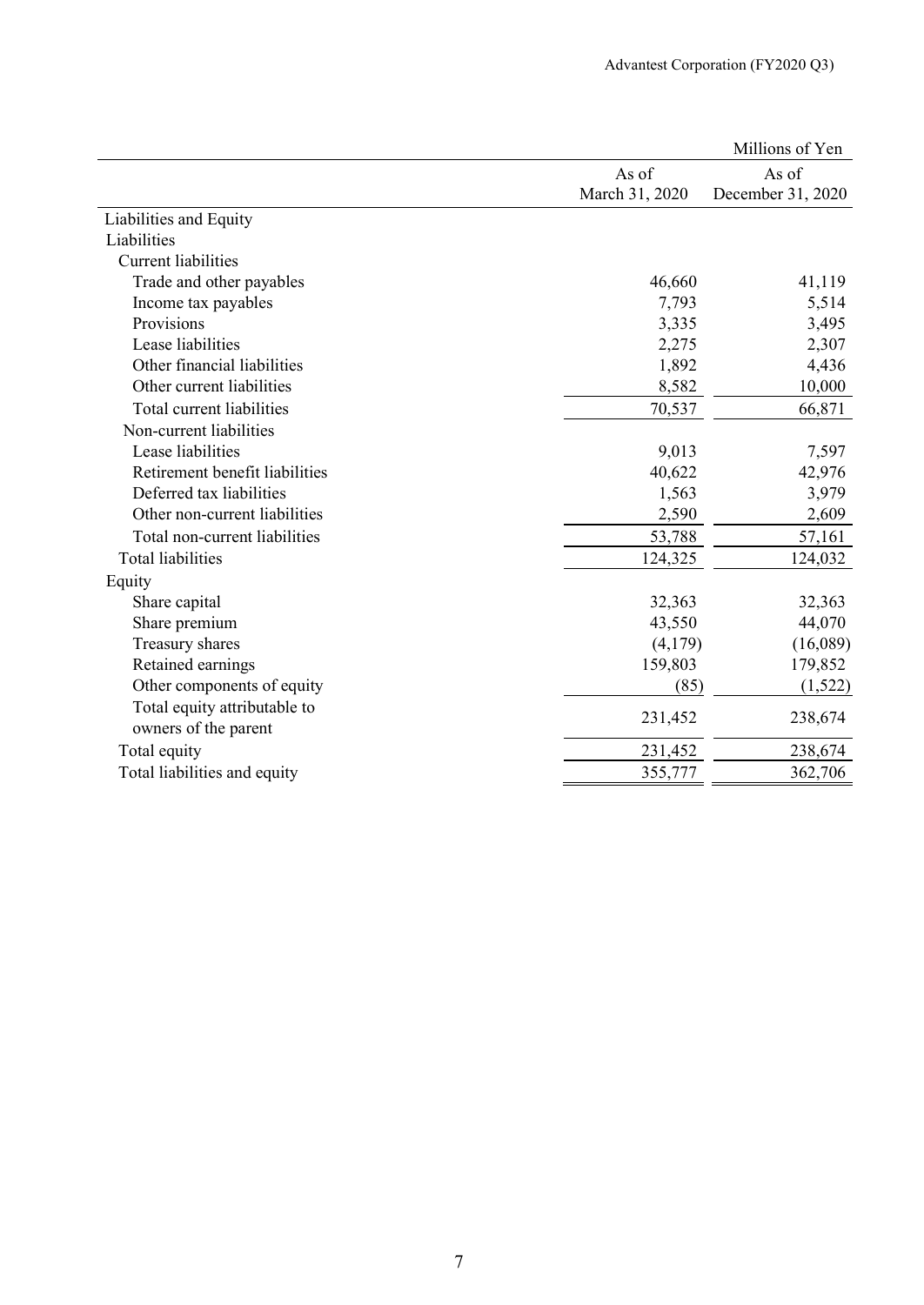(2) Condensed Consolidated Statement of Profit or Loss and Condensed Consolidated Statement of Comprehensive Income

Condensed Consolidated Statement of Profit or Loss

|                                                 |                                        | Millions of Yen                        |
|-------------------------------------------------|----------------------------------------|----------------------------------------|
|                                                 | Nine months ended<br>December 31, 2019 | Nine months ended<br>December 31, 2020 |
| Net sales                                       | 207,668                                | 222,174                                |
| Cost of sales                                   | (87,889)                               | (102, 364)                             |
| Gross profit                                    | 119,779                                | 119,810                                |
| Selling, general and<br>administrative expenses | (72, 509)                              | (76, 253)                              |
| Other income                                    | 224                                    | 2,736                                  |
| Other expenses                                  | (363)                                  | (115)                                  |
| Operating income                                | 47,131                                 | 46,178                                 |
| Financial income                                | 743                                    | 858                                    |
| Financial expenses                              | (117)                                  | (3,868)                                |
| Income before income taxes                      | 47,757                                 | 43,168                                 |
| Income taxes                                    | (9,045)                                | (6,650)                                |
| Net income                                      | 38,712                                 | 36,518                                 |
| Net income attributable to:                     |                                        |                                        |
| Owners of the parent                            | 38,712                                 | 36,518                                 |
| Earnings per share:                             | Yen                                    | Yen                                    |
| Basic                                           | 195.40                                 | 184.91                                 |
| Diluted                                         | 194.62                                 | 183.91                                 |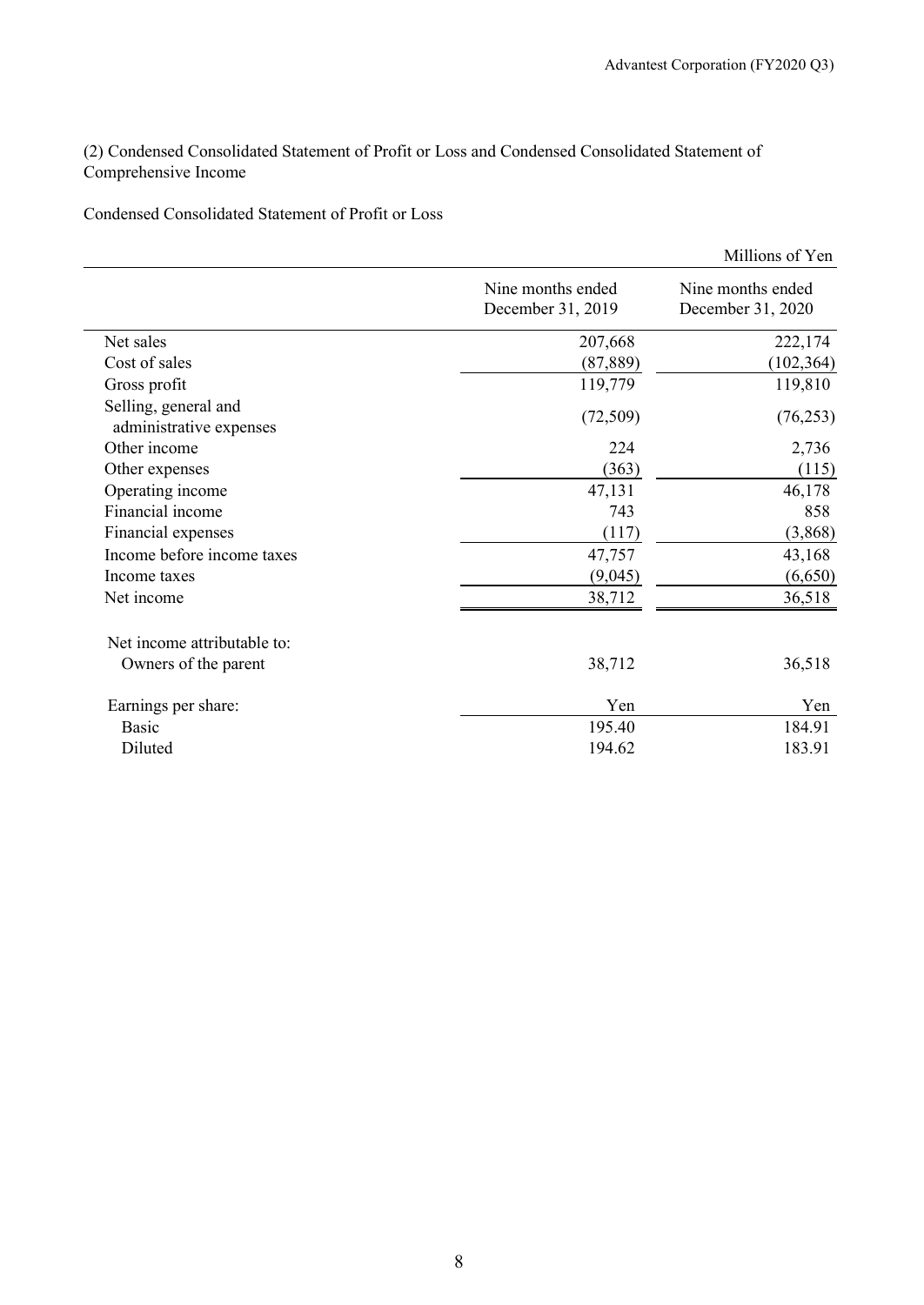|                                                 | Three months ended<br>December 31, 2019 | Three months ended<br>December 31, 2020 |
|-------------------------------------------------|-----------------------------------------|-----------------------------------------|
| Net sales                                       | 69,917                                  | 78,072                                  |
| Cost of sales                                   | (30, 509)                               | (37, 888)                               |
| Gross profit                                    | 39,408                                  | 40,184                                  |
| Selling, general and<br>administrative expenses | (24, 940)                               | (25,000)                                |
| Other income                                    | 120                                     | 90                                      |
| Other expenses                                  | (335)                                   | (33)                                    |
| Operating income                                | 14,253                                  | 15,241                                  |
| Financial income                                | 267                                     | 781                                     |
| Financial expenses                              | (42)                                    | (2,174)                                 |
| Income before income taxes                      | 14,478                                  | 13,848                                  |
| Income taxes                                    | (2,538)                                 | (1,821)                                 |
| Net income                                      | 11,940                                  | 12,027                                  |
| Net income attributable to:                     |                                         |                                         |
| Owners of the parent                            | 11,940                                  | 12,027                                  |
| Earnings per share:                             | Yen                                     | Yen                                     |
| Basic                                           | 60.21                                   | 61.29                                   |
| Diluted                                         | 59.92                                   | 60.97                                   |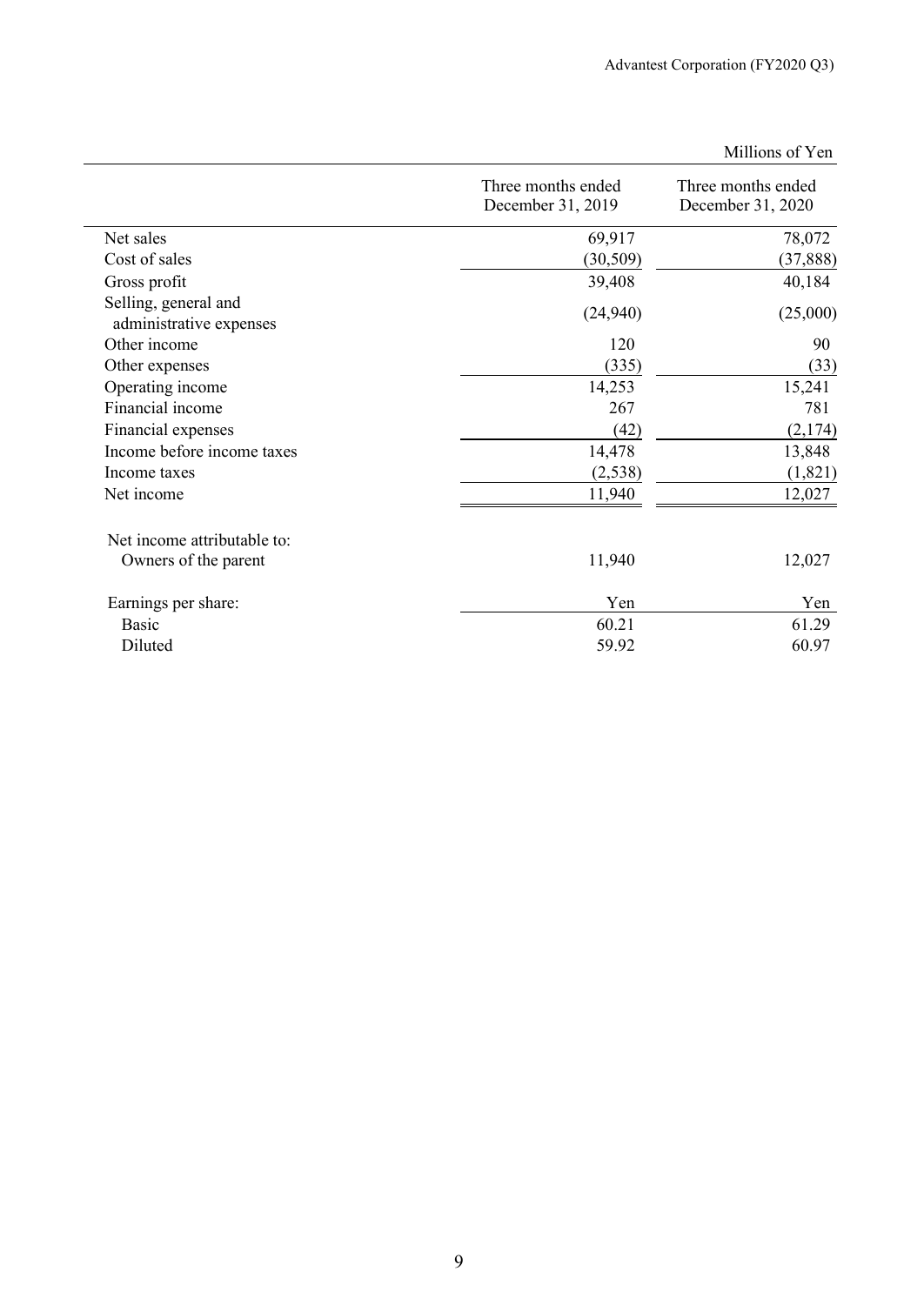|                                                                                                                 |                                        | Millions of Yen                        |
|-----------------------------------------------------------------------------------------------------------------|----------------------------------------|----------------------------------------|
|                                                                                                                 | Nine months ended<br>December 31, 2019 | Nine months ended<br>December 31, 2020 |
| Net income                                                                                                      | 38,712                                 | 36,518                                 |
| Other comprehensive income (loss), net of tax                                                                   |                                        |                                        |
| Items that will not be reclassified to profit or loss                                                           |                                        |                                        |
| Net change in fair value measurements of equity instruments<br>at fair value through other comprehensive income | (17)                                   | 664                                    |
| Items that may be subsequently reclassified to profit or loss                                                   |                                        |                                        |
| Exchange differences on translation of foreign operations                                                       | (1,750)                                | (2,101)                                |
| Total other comprehensive income (loss)                                                                         | (1,767)                                | (1, 437)                               |
| Total comprehensive income for the period                                                                       | 36,945                                 | 35,081                                 |
| Comprehensive income attributable to:                                                                           |                                        |                                        |
| Owners of the parent                                                                                            | 36,945                                 | 35,081                                 |
|                                                                                                                 |                                        |                                        |

## Condensed Consolidated Statement of Comprehensive Income

|                                                               |                   | Millions of Yen                       |
|---------------------------------------------------------------|-------------------|---------------------------------------|
|                                                               |                   | Three months ended Three months ended |
|                                                               | December 31, 2019 | December 31, 2020                     |
| Net income                                                    | 11,940            | 12,027                                |
| Other comprehensive income (loss), net of tax                 |                   |                                       |
| Items that will not be reclassified to profit or loss         |                   |                                       |
| Net change in fair value measurements of equity instruments   | $\boldsymbol{0}$  | 997                                   |
| at fair value through other comprehensive income              |                   |                                       |
| Items that may be subsequently reclassified to profit or loss |                   |                                       |
| Exchange differences on translation of foreign operations     | 2,422             | (674)                                 |
| Total other comprehensive income (loss)                       | 2,422             | 323                                   |
| Total comprehensive income for the period                     | 14,362            | 12,350                                |
| Comprehensive income attributable to:                         |                   |                                       |
| Owners of the parent                                          | 14,362            | 12,350                                |
|                                                               |                   |                                       |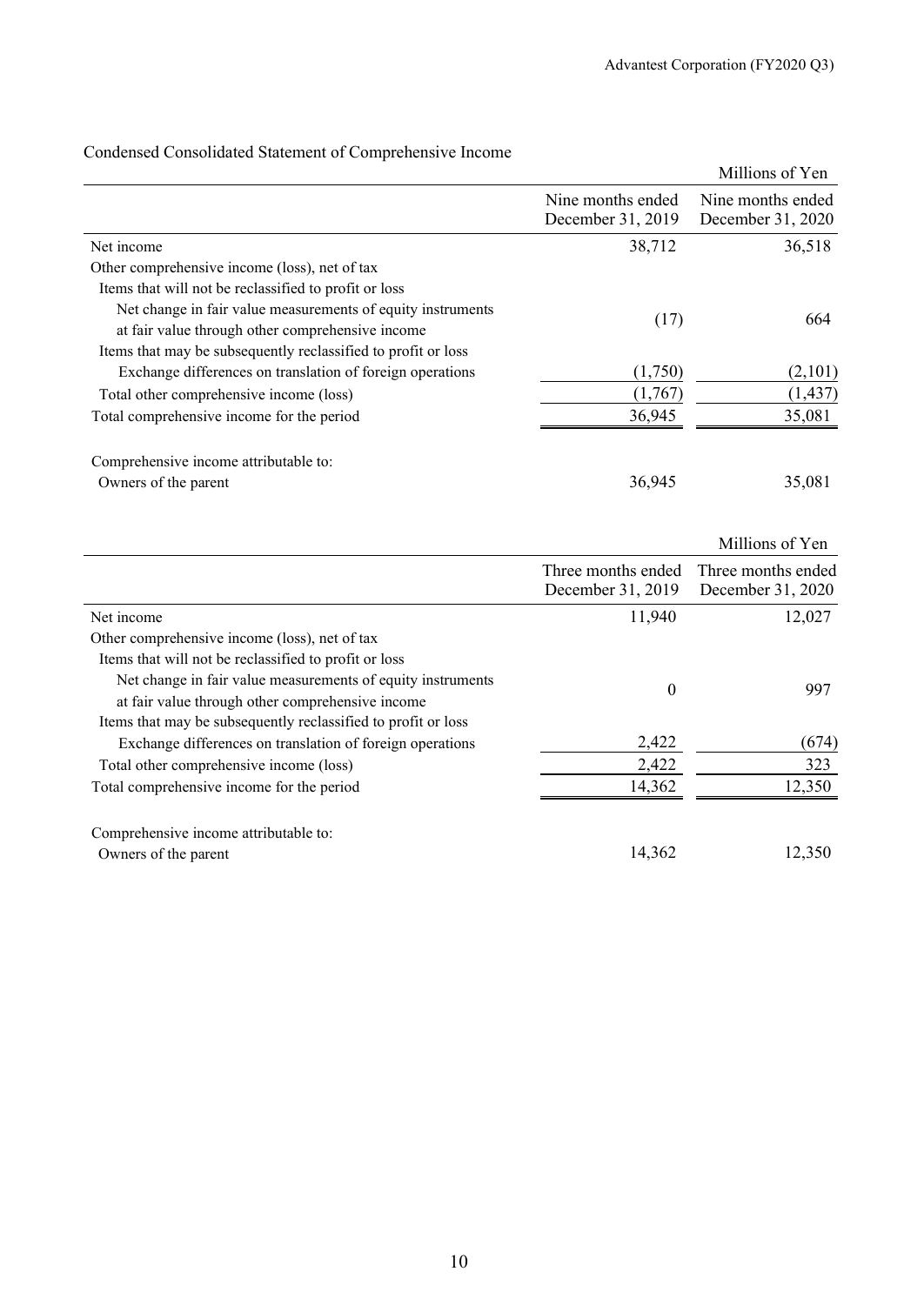#### (3) Condensed Consolidated Statement of Changes in Equity

#### Nine months ended December 31, 2019

|                                                                  |                  |                                             |                    |                      |                                  |           | Millions of Yen |
|------------------------------------------------------------------|------------------|---------------------------------------------|--------------------|----------------------|----------------------------------|-----------|-----------------|
|                                                                  |                  | Equity attributable to owners of the parent |                    |                      |                                  |           |                 |
|                                                                  | Share<br>capital | Share<br>premium                            | Treasury<br>shares | Retained<br>earnings | Other<br>components<br>of equity | Total     | Total<br>Equity |
| Balance as of April 1, 2019                                      | 32,363           | 43,018                                      | (6,262)            | 125,927              | 3,685                            | 198,731   | 198,731         |
| Net income                                                       |                  |                                             |                    | 38,712               |                                  | 38,712    | 38,712          |
| Other comprehensive income                                       |                  |                                             |                    |                      | (1,767)                          | (1,767)   | (1,767)         |
| Total comprehensive income for<br>the period                     |                  |                                             |                    | 38,712               | (1,767)                          | 36,945    | 36,945          |
| Purchase of treasury shares                                      |                  |                                             | (1,122)            |                      |                                  | (1,122)   | (1, 122)        |
| Disposal of treasury shares                                      |                  | (299)                                       | 3,044              | (1,116)              |                                  | 1,629     | 1,629           |
| Dividends                                                        |                  |                                             |                    | (16, 439)            |                                  | (16, 439) | (16, 439)       |
| Share-based payments                                             |                  | 522                                         |                    |                      |                                  | 522       | 522             |
| Transfer from other components<br>of equity to retained earnings |                  |                                             |                    | 111                  | (111)                            |           |                 |
| Total transactions with the<br>owners                            |                  | 223                                         | 1,922              | (17, 444)            | (111)                            | (15, 410) | (15, 410)       |
| Balance as of December 31, 2019                                  | 32,363           | 43,241                                      | (4,340)            | 147,195              | 1,807                            | 220,266   | 220,266         |

#### Nine months ended December 31, 2020

Equity attributable to owners of the parent Total Equity Share capital Share premium Treasury shares Retained earnings Other components of equity Total Balance as of April 1, 2020  $\overline{)32,363 \overline{)43,550 \overline{}} \overline{)43,550 \overline{}} \overline{)4,179} \overline{)159,803 \overline{36,518 \overline{)}} \overline{)231,452 \overline{}} \overline{231,452 \overline{}} \overline{231,452 \overline{36,518 \overline{)}} \overline{36,518 \overline{)}} \overline{36,518 \overline{)}}$ Net income 36,518 36,518 36,518 36,518 36,518 Other comprehensive income (1,437) (1,437) (1,437) (1,437) Total comprehensive income for the period  $36,518$   $(1,437)$   $35,081$   $35,081$ Purchase of treasury shares (47) (13,947) (13,994) (13,994) (13,994) Disposal of treasury shares (207) 2,037 (867) 963 963 Dividends (15,602) (15,602) (15,602) Share-based payments **774** 774 774 774 774 774 774 775 Total transactions with the  $\frac{1}{100}$  comers owners  $-$  520 (11,910) (16,469)  $-$  (27,859) (27,859) Balance as of December 31, 2020 32,363 44,070 (16,089) 179,852 (1,522) 238,674 238,674

Millions of Yen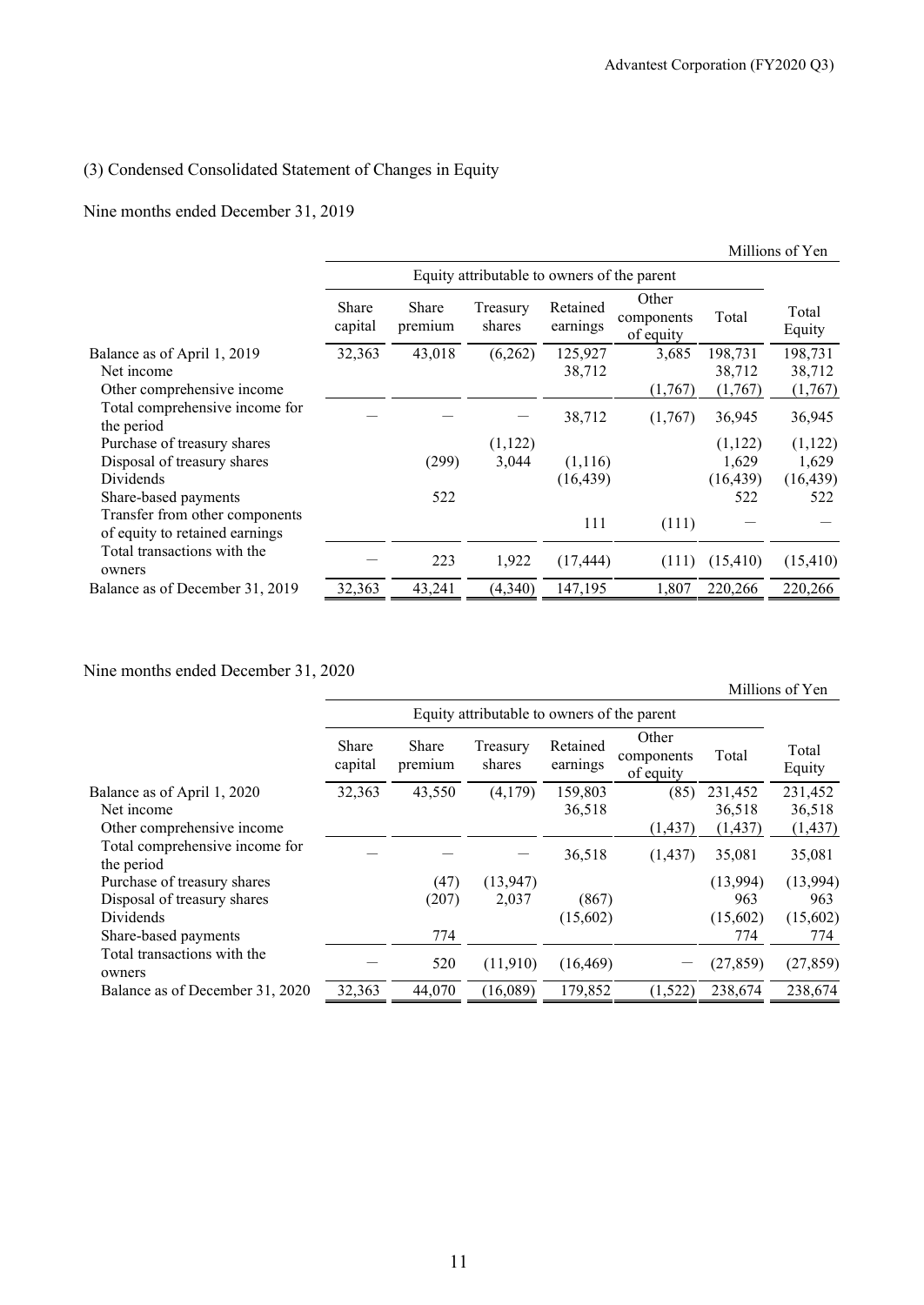(4)Condensed Consolidated Statement of Cash Flows

|                                                                  |                   | Millions of Yen   |
|------------------------------------------------------------------|-------------------|-------------------|
|                                                                  | Nine months ended | Nine months ended |
|                                                                  | December 31, 2019 | December 31, 2020 |
| Cash flows from operating activities:                            |                   |                   |
| Income before income taxes                                       | 47,757            | 43,168            |
| Adjustments to reconcile income before income taxes              |                   |                   |
| to net cash provided by (used in) operating activities:          |                   |                   |
| Depreciation and amortization                                    | 6,729             | 8,470             |
| Changes in assets and liabilities:                               |                   |                   |
| Trade and other receivables                                      | 10,906            | (7, 872)          |
|                                                                  |                   |                   |
| Inventories                                                      | 1,520             | (5,763)           |
| Trade and other payables                                         | (6,323)           | (5,115)           |
| Warranty provisions                                              | 18                | 156               |
| Deposits received                                                | 1,705             | 2,144             |
| Advance receipt                                                  | 1,739             | 1,099             |
| Retirement benefit liabilities                                   | 1,129             | 1,201             |
| Other                                                            | (879)             | (166)             |
| Subtotal                                                         | 64,301            | 37,322            |
| Interest and dividends received                                  | 703               | 128               |
| Interest paid                                                    | (118)             | (136)             |
| Income taxes paid                                                | (11,007)          | (8, 879)          |
| Net cash provided by (used in) operating activities              | 53,879            | 28,435            |
| Cash flows from investing activities:                            |                   |                   |
| Proceeds from sale of equity instruments                         | 111               |                   |
| Purchases of equity instruments                                  |                   | (6, 817)          |
| Purchases of debt instruments                                    | (548)             |                   |
| Purchases of property, plant and equipment                       | (4,903)           | (8, 818)          |
| Purchases of intangible assets                                   | (295)             | (571)             |
| Proceed from transfer of business                                |                   | 3,295             |
| Acquisition of subsidiary                                        |                   | (156)             |
| Other                                                            | 98                | 60                |
|                                                                  |                   |                   |
| Net cash provided by (used in) investing activities              | (5, 537)          | (13,007)          |
| Cash flows from financing activities:                            |                   |                   |
| Proceeds from disposal of treasury shares                        | 1,630             | 989               |
| Purchases of treasury shares                                     | (1, 122)          | (14, 022)         |
| Dividends paid                                                   | (16,217)          | (15, 392)         |
| Payments for lease liabilities                                   | (1, 549)          | (1,697)           |
| Other                                                            |                   |                   |
| Net cash provided by (used in) financing activities              | (17,258)          | (30, 122)         |
| Net effect of exchange rate changes on cash and cash equivalents | (1,238)           | (1,515)           |
| Net change in cash and cash equivalents                          | 29,846            | (16,209)          |
| Cash and cash equivalents at the beginning of period             | 119,943           | 127,703           |
| Cash and cash equivalents at the end of period                   | 149,789           | 111,494           |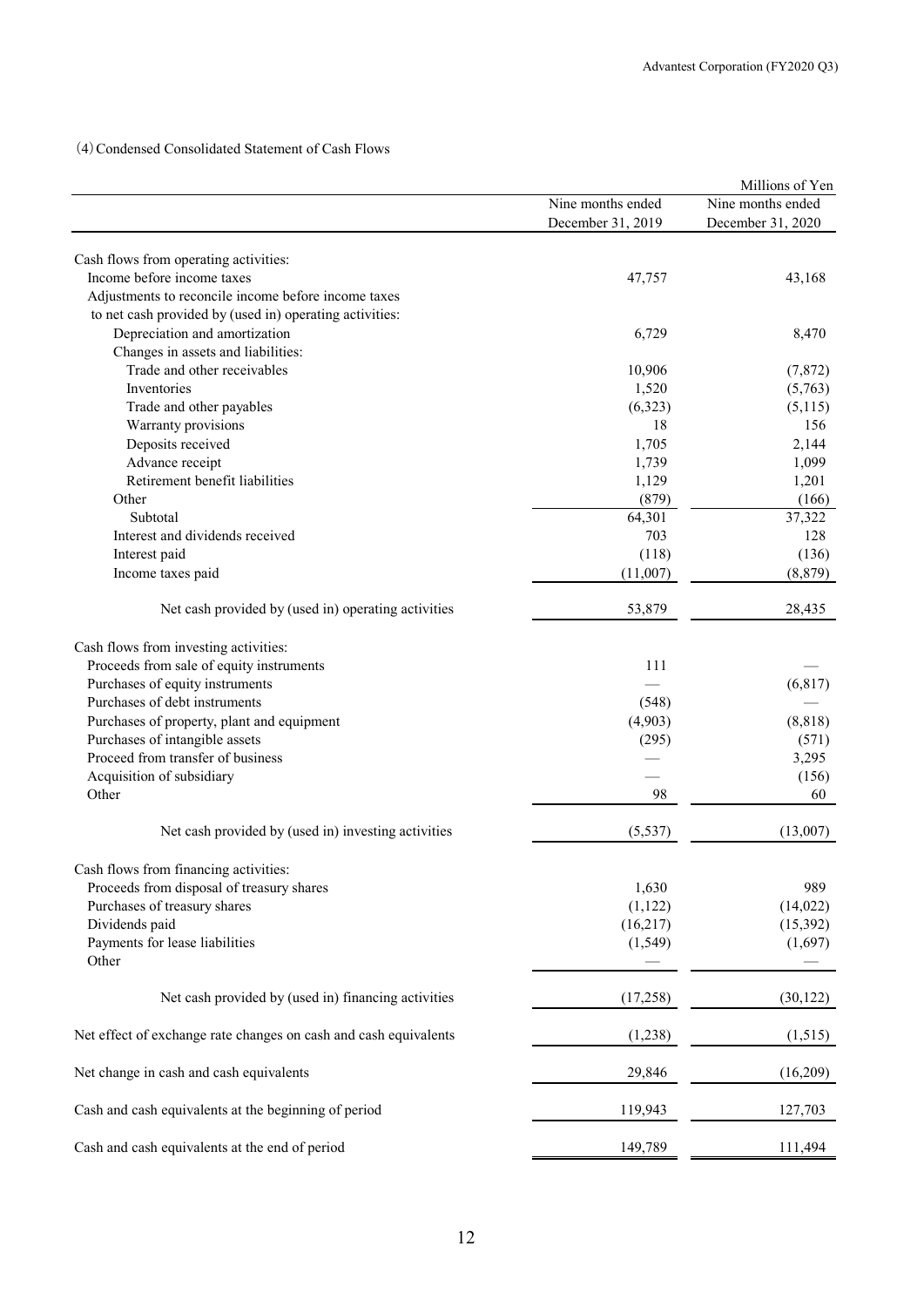## (5) Notes to the Condensed Consolidated Financial Statements

### (Notes on Going Concern): None

### (Segment Information)

## Nine months ended December 31, 2019

| Thing inditions ended December $31, 2015$<br>ишнону от теп                                    |                                                                  |                                           |                                    |                              |              |  |
|-----------------------------------------------------------------------------------------------|------------------------------------------------------------------|-------------------------------------------|------------------------------------|------------------------------|--------------|--|
|                                                                                               | Semiconductor<br>and Component<br>Test System<br><b>Business</b> | Mechatronics<br>System<br><b>Business</b> | Services,<br>Support and<br>Others | Elimination<br>and Corporate | Consolidated |  |
| Net sales                                                                                     |                                                                  |                                           |                                    |                              |              |  |
| Net sales to unaffiliated customers                                                           | 152,208                                                          | 26,070                                    | 29,390                             |                              | 207,668      |  |
| Inter-segment sales                                                                           | 10                                                               |                                           | 9                                  | (19)                         |              |  |
| Total                                                                                         | 152,218                                                          | 26,070                                    | 29,399                             | (19)                         | 207,668      |  |
| Segment income (loss)<br>(operating income (loss) before<br>share-based compensation expense) | 52,056                                                           | (1, 581)                                  | 3,732                              | (6, 438)                     | 47,769       |  |
| Adjustment:<br>Share-based compensation expense                                               |                                                                  |                                           |                                    |                              | (638)        |  |
| Operating income                                                                              |                                                                  |                                           |                                    |                              | 47,131       |  |
| Financial income                                                                              |                                                                  |                                           |                                    |                              | 743          |  |
| Financial expenses                                                                            |                                                                  |                                           |                                    |                              | (117)        |  |
| Income before income taxes                                                                    |                                                                  |                                           |                                    |                              | 47,757       |  |

Nine months ended December 31, 2020 Millions of Yen

|                                                                                               | Semiconductor<br>and Component<br><b>Test System</b><br><b>Business</b> | Mechatronics<br>System<br><b>Business</b> | Services,<br>Support and<br>Others | Elimination<br>and Corporate | Consolidated |
|-----------------------------------------------------------------------------------------------|-------------------------------------------------------------------------|-------------------------------------------|------------------------------------|------------------------------|--------------|
| Net sales                                                                                     |                                                                         |                                           |                                    |                              |              |
| Net sales to unaffiliated customers                                                           | 141,531                                                                 | 30,110                                    | 50,533                             |                              | 222,174      |
| Inter-segment sales                                                                           | 520                                                                     |                                           |                                    | (520)                        |              |
| Total                                                                                         | 142,051                                                                 | 30,110                                    | 50,533                             | (520)                        | 222,174      |
| Segment income (loss)<br>(operating income (loss) before<br>share-based compensation expense) | 41,069                                                                  | 4,773                                     | 8,095                              | (6,740)                      | 47,197       |
| Adjustment:<br>Share-based compensation expense                                               |                                                                         |                                           |                                    |                              | (1,019)      |
| Operating income                                                                              |                                                                         |                                           |                                    |                              | 46,178       |
| Financial income                                                                              |                                                                         |                                           |                                    |                              | 858          |
| Financial expenses                                                                            |                                                                         |                                           |                                    |                              | (3,868)      |
| Income before income taxes                                                                    |                                                                         |                                           |                                    |                              | 43,168       |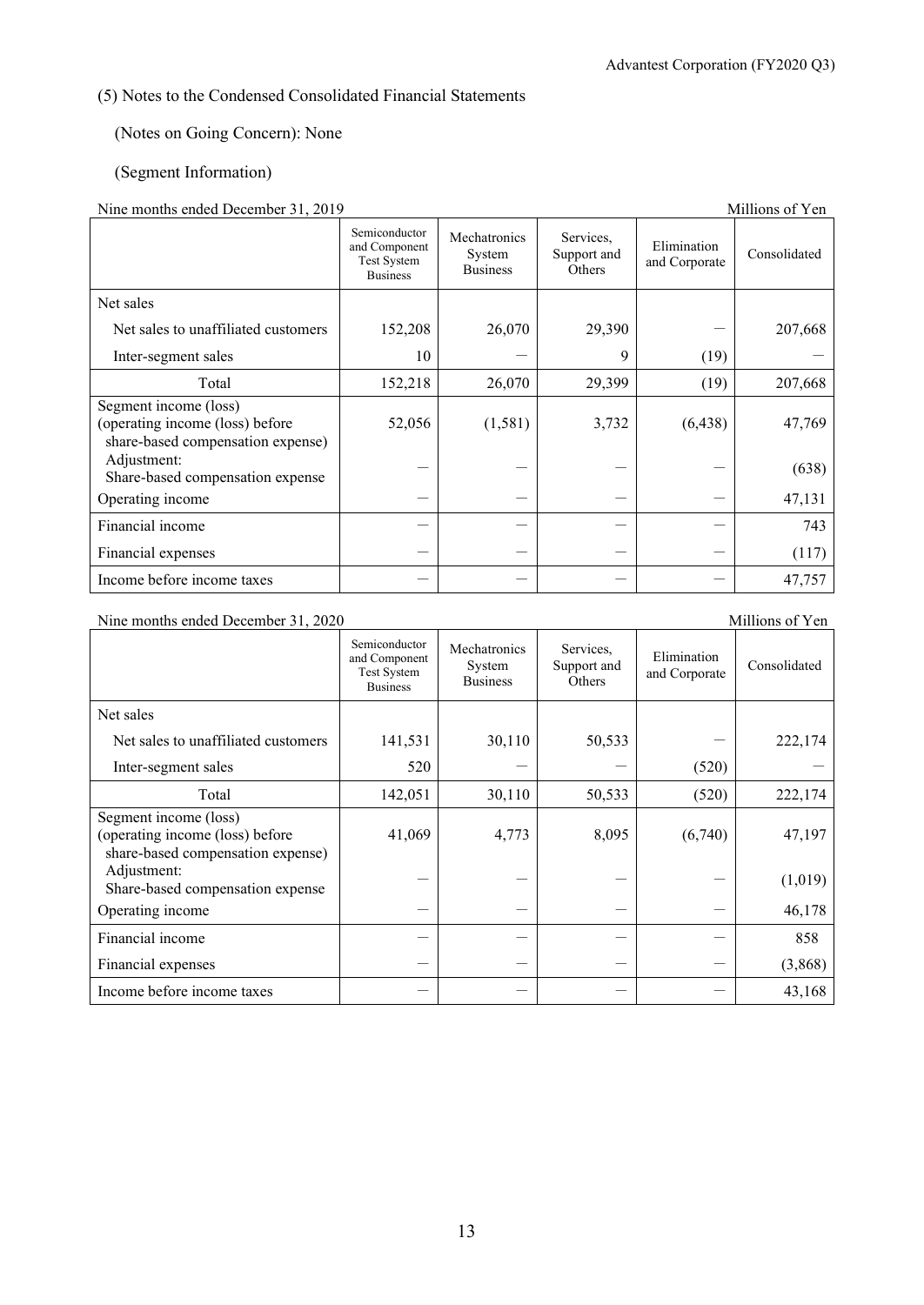#### Advantest Corporation (FY2020 Q3)

#### Three months ended December 31, 2019 Millions of Yen

|                                                                                               | Semiconductor<br>and Component<br>Test System<br><b>Business</b> | Mechatronics<br>System<br><b>Business</b> | Services,<br>Support and<br>Others | Elimination<br>and Corporate | Consolidated |
|-----------------------------------------------------------------------------------------------|------------------------------------------------------------------|-------------------------------------------|------------------------------------|------------------------------|--------------|
| Net sales                                                                                     |                                                                  |                                           |                                    |                              |              |
| Net sales to unaffiliated customers                                                           | 49,292                                                           | 10,084                                    | 10,541                             |                              | 69,917       |
| Inter-segment sales                                                                           |                                                                  |                                           | 8                                  | (8)                          |              |
| Total                                                                                         | 49,292                                                           | 10,084                                    | 10,549                             | (8)                          | 69,917       |
| Segment income (loss)<br>(operating income (loss) before<br>share-based compensation expense) | 15,700                                                           | (28)                                      | 1,615                              | (2,795)                      | 14,492       |
| Adjustment:<br>Share-based compensation expense                                               |                                                                  |                                           |                                    |                              | (239)        |
| Operating income                                                                              |                                                                  |                                           |                                    |                              | 14,253       |
| Financial income                                                                              |                                                                  |                                           |                                    |                              | 267          |
| Financial expenses                                                                            |                                                                  |                                           |                                    |                              | (42)         |
| Income before income taxes                                                                    |                                                                  |                                           |                                    |                              | 14,478       |

#### Three months ended December 31, 2020 Millions of Yen

Semiconductor and Component Test System Business Mechatronics System Business Services, Support and **Others** Elimination Elimination<br>and Corporate Consolidated Net sales Net sales to unaffiliated customers  $\begin{vmatrix} 52,032 & 9,729 & 16,311 & -1 \end{vmatrix}$  78,072 Inter-segment sales  $186$   $(186)$ Total  $52,218$  9,729 16,311 (186) 78,072 Segment income (loss) (operating income (loss) before share-based compensation expense) 16,257 1,126 1,130 (2,856) 15,657 Adjustment:  $S<sub>h</sub>$  and  $S<sub>h</sub>$  are based compensation expense  $(416)$ Operating income  $-$  15,241 Financial income - - - - 781 Financial expenses  $(2.174)$ Income before income taxes  $-$  13,848

(Notes)

- 1. Advantest uses the operating income (loss) before share-based compensation expense for management's analysis of business segment results.
- 2. Share-based compensation expense represents expenses for stock options and performance-based stock remuneration expense.
- 3. Segment income (loss) is presented on the basis of operating income (loss) before share-based compensation expense.
- 4. Inter-segment sales are based on market prices.
- 5. Adjustments to segment income (loss) in Corporate principally represent corporate general and administrative expenses and research and development expenses related to fundamental research activities that are not allocated to operating segments.
- 6. For the mechatronics system business, (Y) 2,451 million income is included for the nine months ended December 31, 2020. This is due to the transfer of probe card business on July 30, 2020.